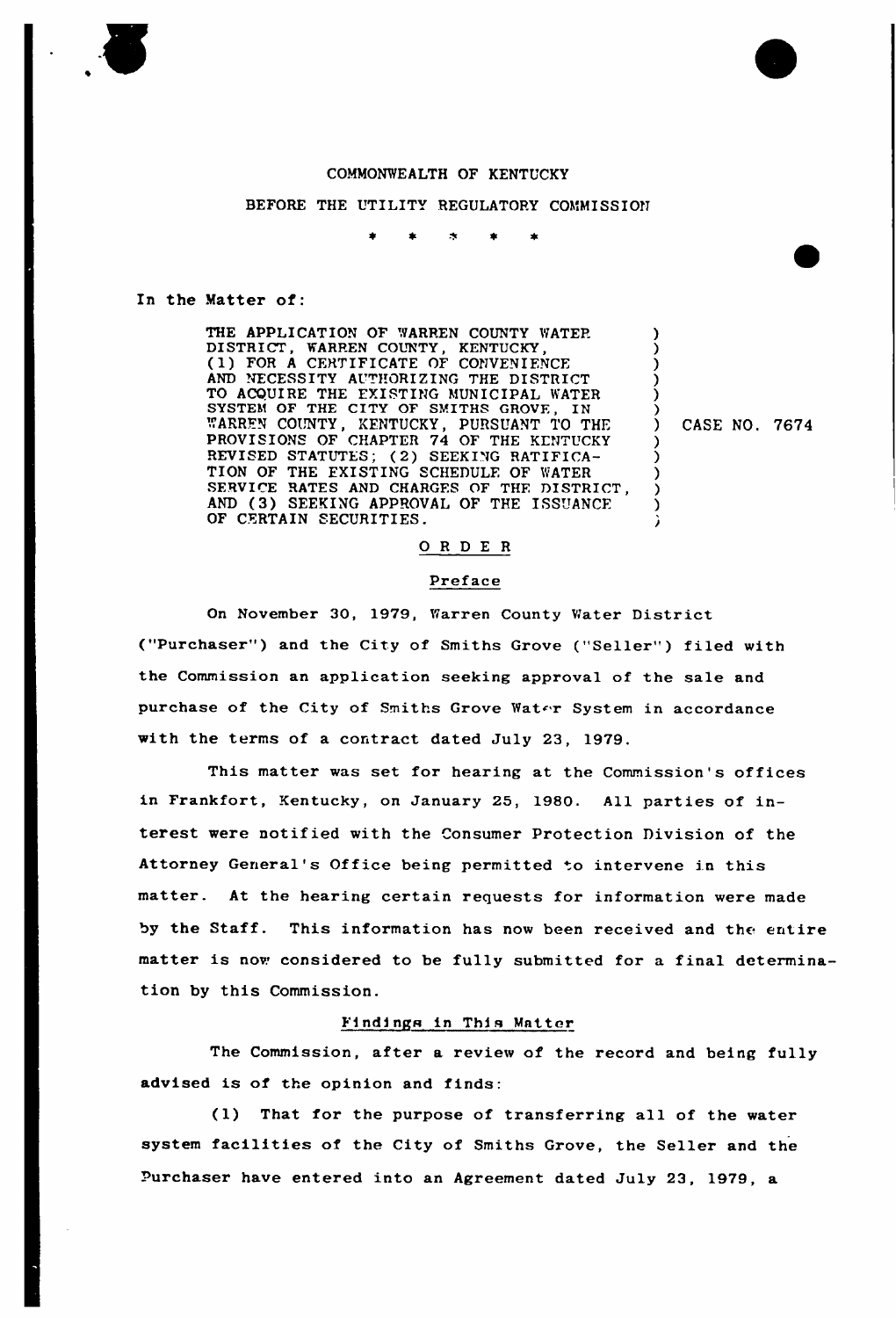copy of which is attached hereto and made a part hereof as Appendix "A". By said Agreement, the City of Smiths Grove agrees to sell and the Warren County Water District agrees to purchase all assets of the City of Smiths Grove Water System. Further, that the Purchaser vill assume the liabilities of the Seller with respect to the Seller's municipal water system.

(2) That the assumption of the Seller 's liabilities may be carried out by the discharge and cancellation of the Seller' existing Waterworks System Revenue Bonds in the amount of \$296,000 and issuance by the Purchaser of identical new Water Revenue Bonds nn a basis of parity with the currently outstanding Water Revenue Bonds in accordance with the terms of the 8asic Bond Resolution adopted by the Purchaser on May 15, 1974.

(3) That for financial reason, the transfer should be effective as of the close of business on December 31, 1979.

(4) That the Purchaser is ready, willing and able to provide for the operation and maintenance of the existing water system in the area set forth in the application.

(5) That the sale of the Smiths Grove Water System does not adversely affect the public interest and should be approved.

(6) That the customers of the Seller will be cnarged for water service in accordance with the approved rate schedules of the Purchaser.

(7) That the Purchaser should file with the Commission the appropriate journal entries effecting the purchase of the Smiths Grove Water System.

## Orders in This Matter

The Commission, on the basis of the matters hereinbefore set forth and the evidentiary record in this case:

HEREBY ORDERS that the Warren County Water District is hereby authorized to purchase the Smiths Grove Water System in accordance with the terms of sale as set forth in the Agreement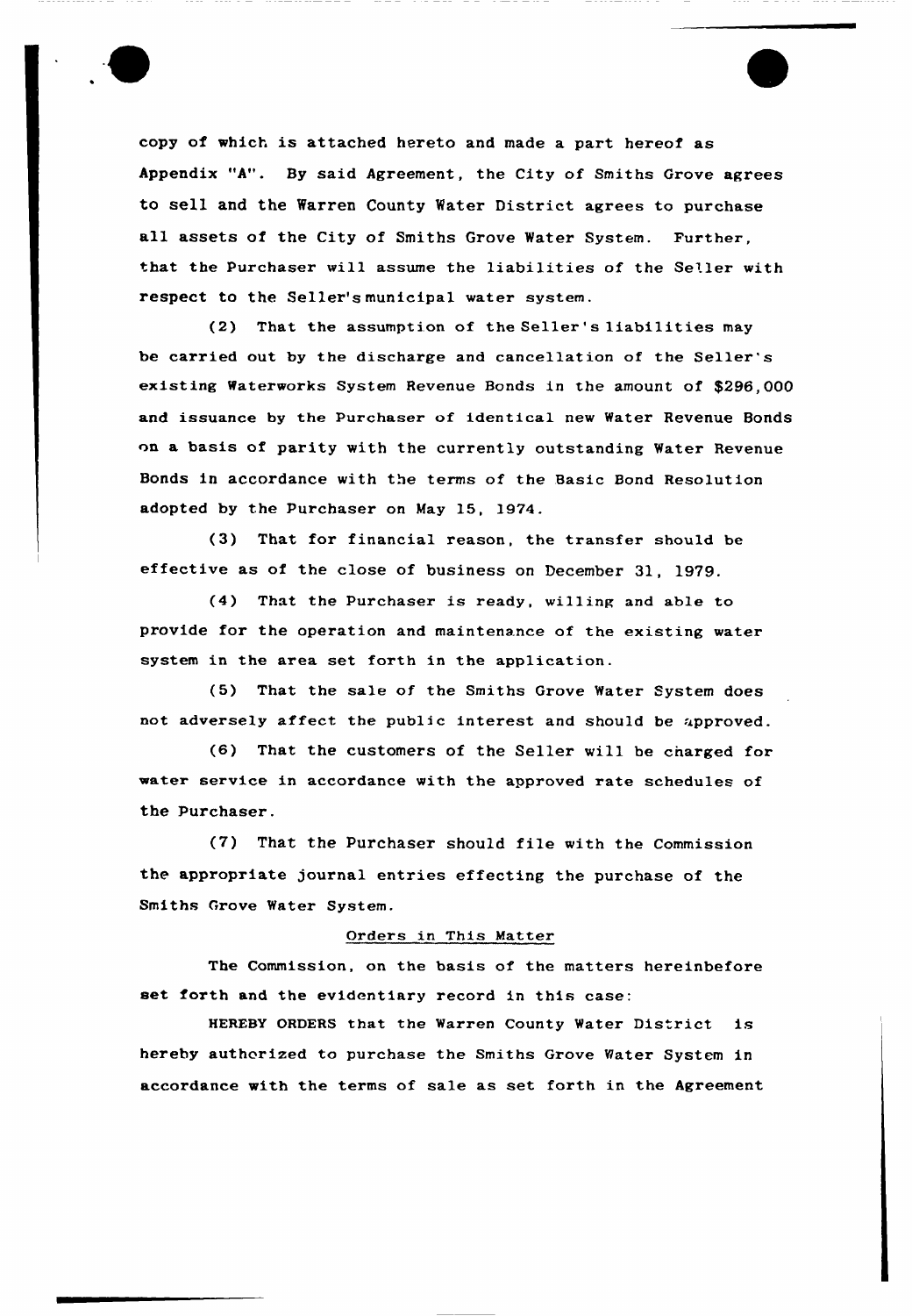dated July 23, 1979, and attached hereto and made a part hereof as Appendix "A".<br>Done at Frankfort, Kentucky, this 19th day of February, 1980.<br>UTILITY REGULATORY COMMISSION

**THEE** 

CHAIRMAN M  $\boldsymbol{\mathcal{V}}$ 

CHAIRMAN L Rey Ocken **TONEF** 

ATTEST:

 $\ddot{\phantom{a}}$ 

 $\ddot{\cdot}$ 

**SECRETARY**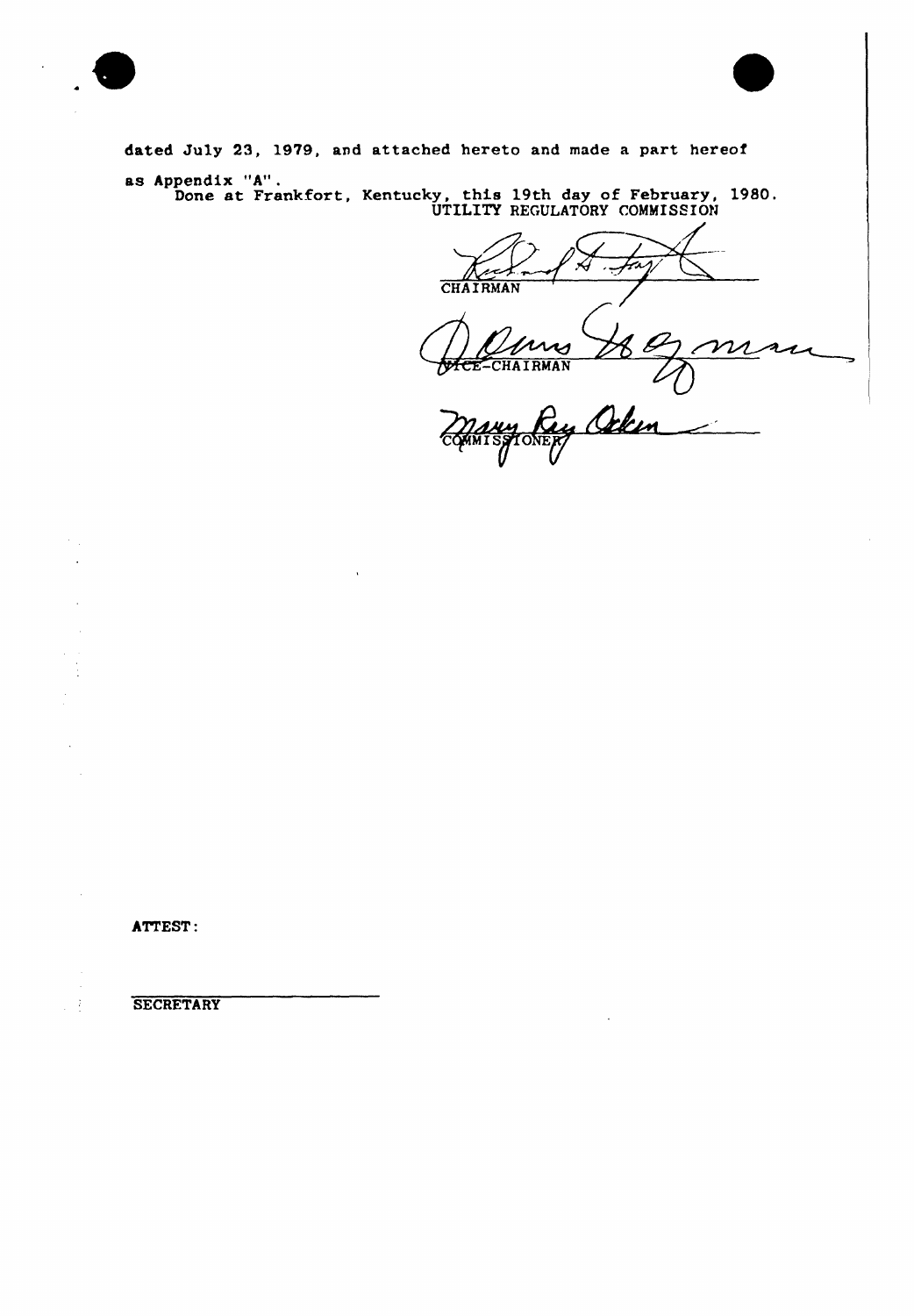APPENDIX "/ FEBRUARY 19, 1980.

### AGREEMENT

THIS AGREEMENT made and entered into this  $23$  day of l 1979, by and between THE WARREN COUNTY WATER DISTRICT, hereinafter sometimes referred to as the "District, a water district duly organized pursuant to KRS Chapter <sup>74</sup> and situated in Warren County, Kentucky; and THE CITY OF SMITHS GROVE, KENTUCKY, hereinafter sometimes referred to as the "City", <sup>a</sup> duly organized city of the fifth class situated in Warren County, Kentucky.

# WITNESSETH

WHEREAS, the District is a duly organized and existing water district pursuant to the statutory laws of the Commonwealth of Kentucky, including particularly, Chapter <sup>74</sup> of the Kentucky Revised Statutes. Sai water district having been created by the County Court of Warren County, Kentucky for the public purposes inter alia set forth in said KRS Chapter 74, and has, since its date, occupied an encompassed territory substantially contiguous to the territory of the City of Smiths Grove and;

WHEREAS, the City is a duly organized and existing city of the fifth class pursuant to the Constitution of Kentucky and the statutory laws of the Commonwealth of Kentucky, including particularly, Chapter 8l of the Kentucky Revised Statutes, and as such, is authorized to supply the residents of said City with potable water and;

WHEREAS, the City in its capacity as the owner of the Smiths Grove water system and the District perform similiar public purposes and each occupying an encompossed territory substantially contiguous to the territory of the other and;

WHEREAS, the Commissioners of the Warren County Water District and the Board of Trustees of the City of Smiths Grove have, upon due consideration, by unanimous resolution, determined that the most successf and property attainment of the public purposes for which the said Distric was created would be served, enhanced and simulated and that the best interest of the citizens of the City of Smiths Grove, to which the City owcs a duty, would be hest served by the acquisition by the said Warren County Water District of the Cities said water system, and;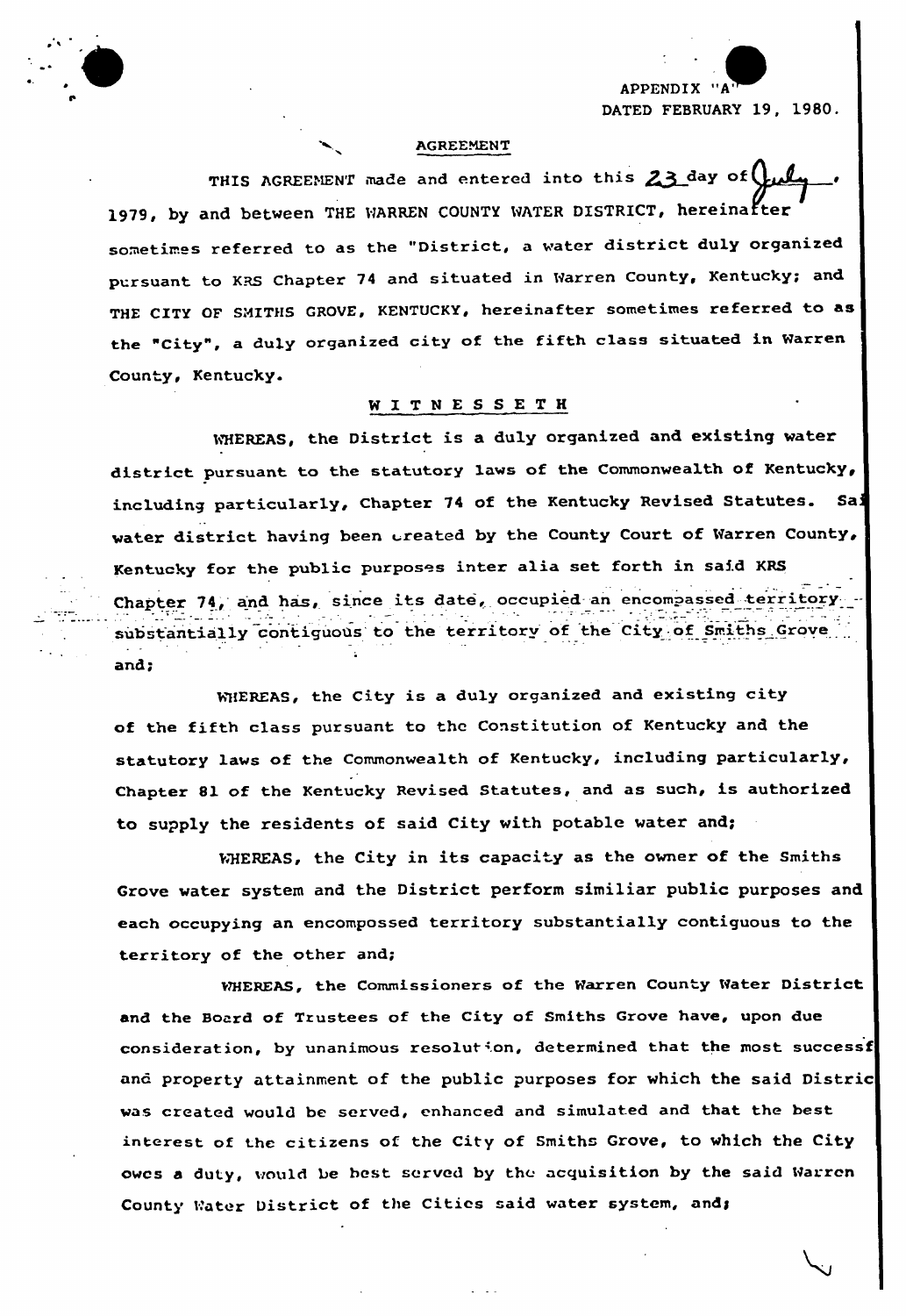

WHEREAS, the District has the requisite expertise to manage said water system and is presently in the process of expanding its realm of operations throughout that portion of Warren County in which the City of Smiths Grove is situated and;

WHEREAS, the District is desirous of acquiring said facilities and of assuming all of the City's said obligations and responsibilities for providing the citizens of the City of Smiths Grove, a regular, potal water supply.

NOW THEREFORE, for and in consideration of the mutual covenant and agreements hereinafter set forth, the Warren County Water District agrees to acquire and the City of Smiths Grove agrees to convey, subjec to the terms hereof, all assets of the City of Smiths Grove water syste In order to effectuate, implement and carry out this transaction, the parties do hereby covenant and agree, each with the other as follows: 1. CONDITIONS-PRECEDENT TO ACQUISITION:: SALE AND AND THE

 $\mathbb{R}$  (a) Pursuant to-the provisions of KRS 96.540, the Board of Trustees of the City of Smiths Grore, Kentucky, shall put to the voter: of said City, the question of whether of not the voters consent to the sale of the City's water system to the Warren County Water District by placing on the ballot at the next general election to be held in the s City of Smiths Grove, the following question: "Do you Consent to the Acquisition by the Warren County Water District of all assets and all liabilities and obligations of the City of Smiths Grove water system"2 Said Tru:tees shall further comply with all applicable provisions of KRS 96.540 and KRS Chapter 424 relating to notice of the election as set out therein.

(b) Upon final tabulation of all the vntes cast in said election, if <sup>a</sup> majority of the total number of the legal voters voted in said election approved the transfer of the City's water system, the within ninety (90) days of the certifiction of the election the City  $\pm$ transfer to the Warren County Water District all of the City's said water facilities, real, personal and mixed, wheresoever situated and debts due to the said City of Smiths Grove for operation of said wate system on whatever accounts, if any, and all other choses in action. I Said transfer shall be deemed to have been made and all assets shall deemed to have been tranferred to and vested in the Warren County Wat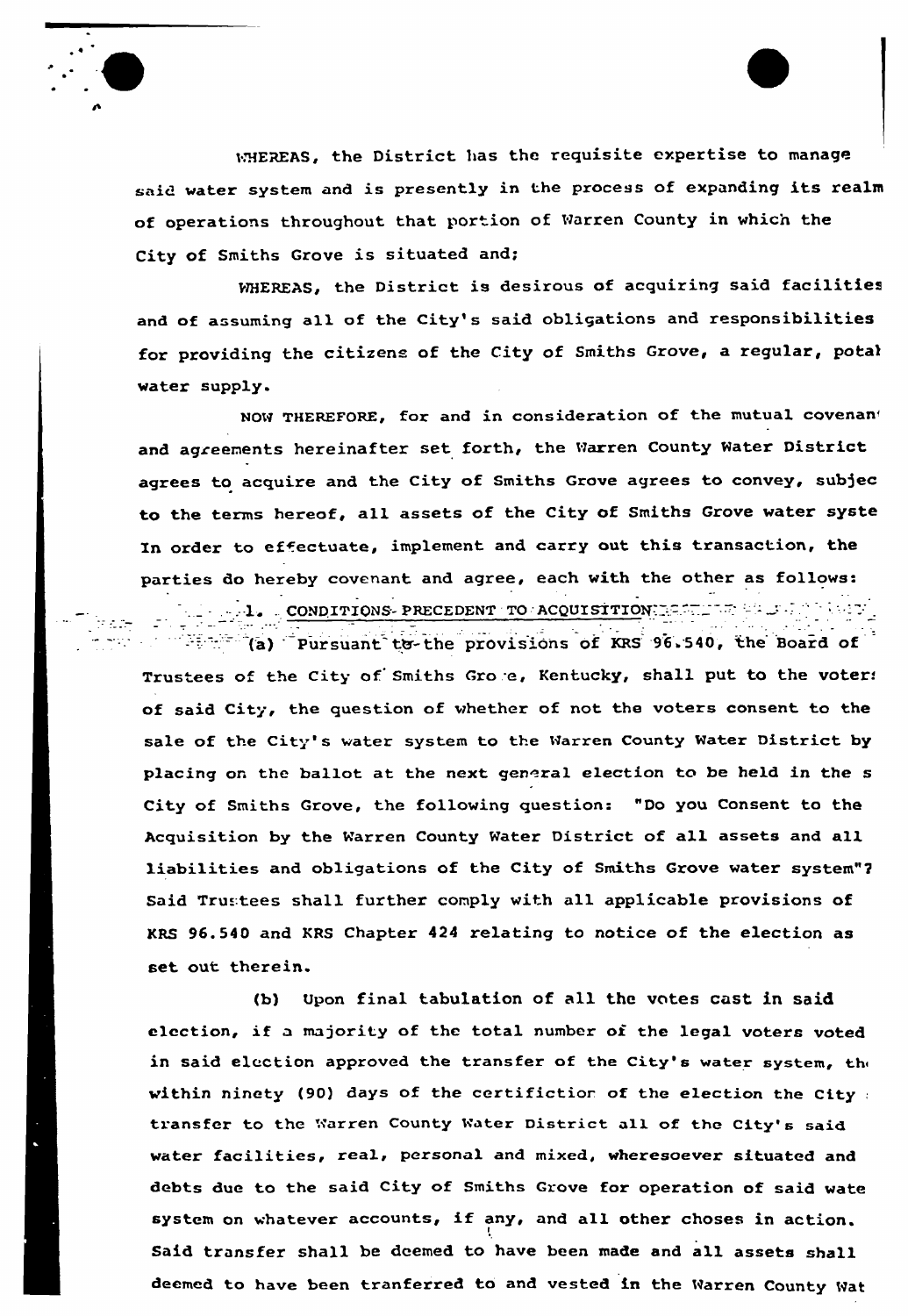ಎಡ್ಲಾ ಎಂ

District, without further official act or action of either of the partie to this agreement upon the effective date of said transfer as hereinabov set forth. The City of Smiths Grove, in order to effectuate this transaction, shall execute a blanket transfer of easement for all easements owned by it, as well as <sup>a</sup> general warranty deed of conveyance and bill <sup>o</sup> sale, for all real and personal property owned by it to the Warren Count Water District.

(c) Should a majority of the voters casting ballots in said election not approve the transfer of the City's water system to the Warre County Water District, then and in that event, this Agreement shall be null and void and of no further force and effect.

2. Upon the date for closing as hereinabove set forth and simultaneously with the acceptance by the District of the blanket transf of easement, deed of conveyance and bill of sale, the District shall immediately become responsible for and assume all of the liabilities of the City of Smiths Grove water system in the same manner as if the said District had itself incurred all such liabilities.

3. The City of Smiths Grove water system has from time to tim< issued it's Revenue Bonds and same, in <sup>a</sup> number of different series are outstanding at this time. The City of Smiths Grove hereby warrants and represents that all of such securities are presently owned and held hy agencies of the united States Government. It is the intent of the parties to this Agreement that all bonded indebtedness of the said City of Smiths Grove water system be assumed by the Warren County Water Distri either by actual assumption of same or by the discharge and cancellation and issuance of identical new bonded indebtedness of the Warren County Water District on a pari passu basis to be issued to substitution therefo When said City of Smiths Grove shall cooperate with the Warren County Mater District in securing approval from such agencies of the Federal Government as are the owners of the various issues of Revenue Bonds of aid City of Smiths Grove, if deemed necessary by the Warren County Mater District.

Should the present owners of the various issues of Revenue Bond of the said City of Smiths Grove not consent to and approve the assumptid or exchange hereinabove contemplated of their said Bonds, then and in tha event, this Agreement shall be null and void and of no further force and ef ect.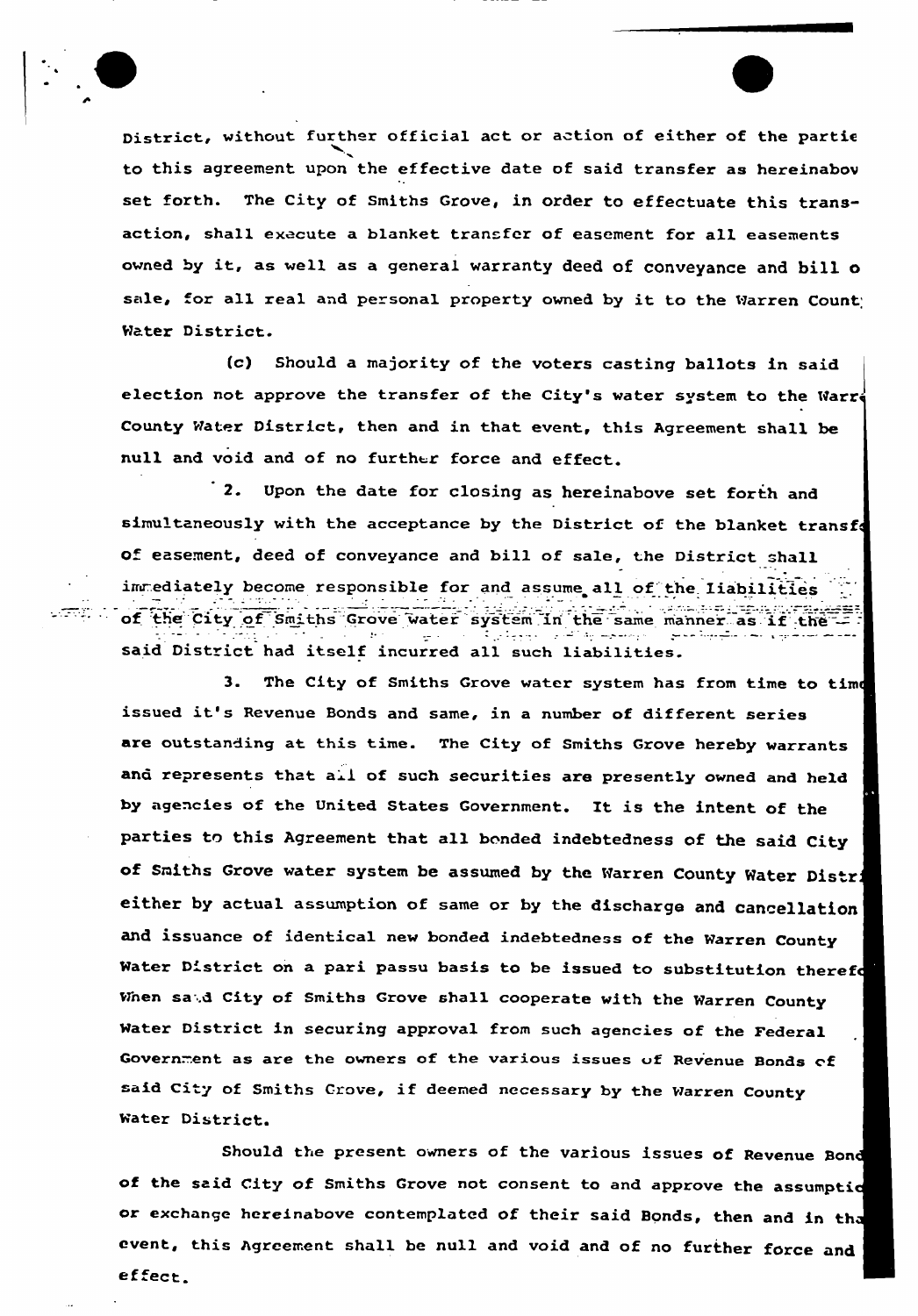4. The City of Smiths Grove warrants, covenants and represent to the Warren County Mater District that it is <sup>a</sup> duly orqanized city of the fifth class pursuant to the Constitution of the Commonwealth of Kentucky and the applicable statutory law, that it is not subject to any restrictions resulting from any Court actions, judicial or administrativ order, consent decree or restrictions of a contractural nature, which would prevent or adversely effect the consummation of this Agreement and that it has good and marketable title to all the real, personal and mixed property owned by it and reflected in the balance sheet of the Cit of Smiths Grove water system, dated 30 June 1979, subject to no mortgage liens, charges, pledges or encumbrances of any kind, or defects of any nature whatsoever, except as set forth in said balance sheet, a certifie copy of said balance sheet is attached hereto marked Exhibit "A" and incorpoxated hexein as if copied in full.

5. City of Smiths Grove further warrants and represents to the Harren County (Water District that it has, in all material or . respects, performed all obligations required to be performed by it to da pursuant to any contracts to which it is <sup>a</sup> party and it is not in defaul in any material respect, under any contract or other document to which i is <sup>a</sup> party or by which it is bound.

6. All of the property, real, personal and mixed wheresoevex situated, used and usable by the City of Smiths Grove water system and the conduct of it's public operations shall pass to and become the property of the Warren County Mater District.

7. The City of Smiths Grove water system warrants and represe to the Warren County Water District that since the date of the financial reports and balance sheets mentioned in paragraph <sup>4</sup> hereof, there has not been:

1. Any material adverse change in the financial conditio] or position or in the operations or public business, other than expressly disclosed pursuant to this Agreement.

2. Any other event, occurrance, transaction or condition of any character pertaining to and materially and adversely effecting the results of the operations and the public business, financial position and financial integrity or prospects of the said City.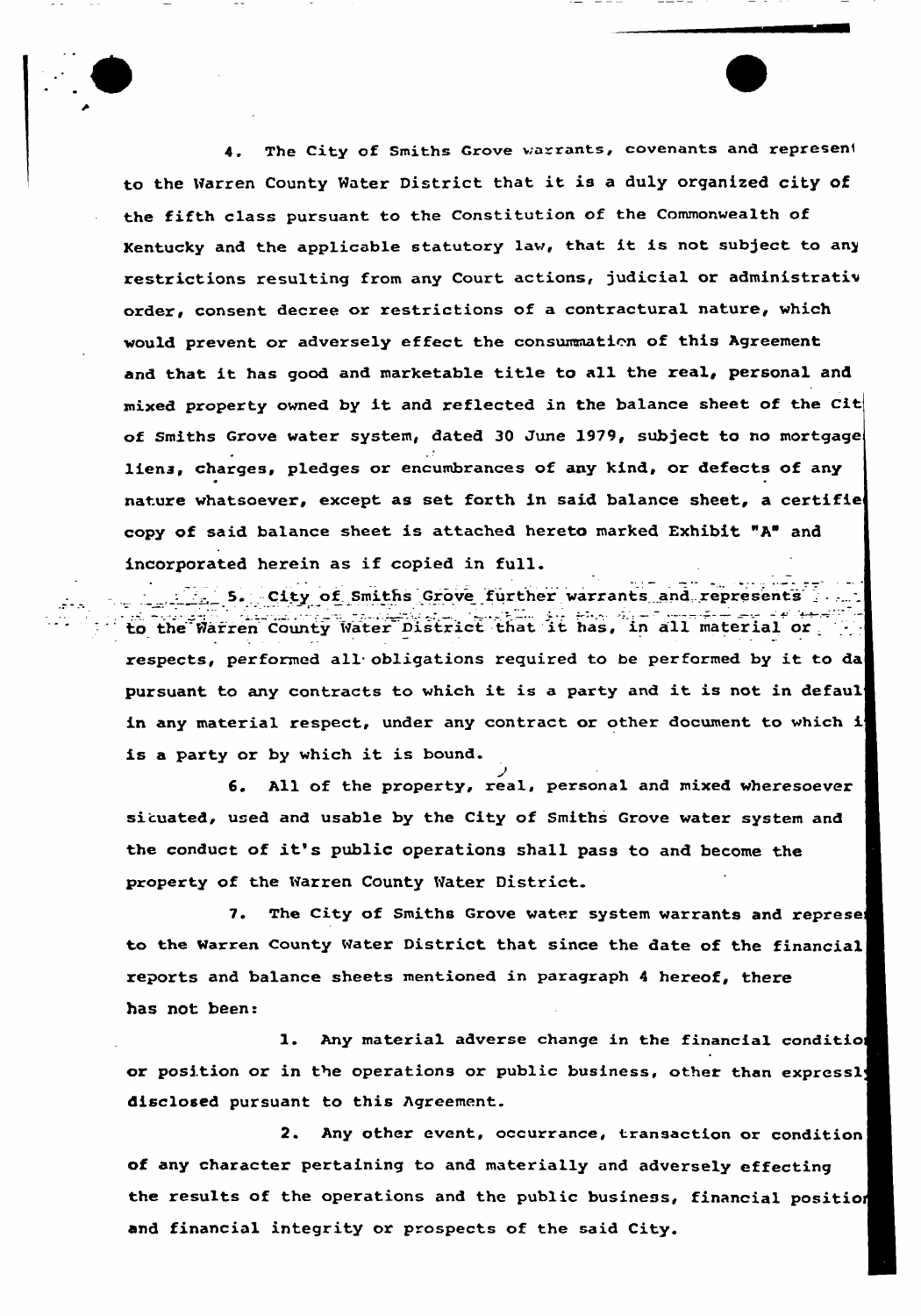8. As of the date of this Agreement, there is no pending nor to the knowledge of any of the Trustees of the City of Smiths Grove, any threatened claim, litigation or administrative proceeding, inquiry or investigation against the said City, individually or with respect to the properties of the said City or the acts of the Trustees of the Ci by any person, corporation, firm, governmental agency, governmental officer, bond holder, indenture trustee or any other entity which might result in any material adverse change in the financial position, busines standing, assets, properties or operations of the City of Smiths Grove, or materially interfere in the future with the continued public operatio of the City of Smiths Grove water system.

9. An authorized r. presentative of the Warren County Water District shall have full and free access during normal business hours to all properties, book, contracts, documents and materials of the City of Smiths Grove water system. Each party shall furnish the other information with the respect to the affairs and business of the other pairs of the other pairs of the other pairs of the other pairs of the state of the state of the state of the state of the state of the state of the sta الدائيل ال which same may reasonably request. 11cm same may reasonably request.<br>
10. Each of the parties shall carry on its respective public

 $\mathcal{L}_{\mathbf{z}}$  ,  $\mathcal{L}_{\mathbf{z}}$  ,  $\mathcal{L}_{\mathbf{z}}$ 

الصعيف والمراد

business and business endeavors in substantially the same manner as heretofore, subject to the restrictions specifically enumerated in this Agreement.

11. Each party to this Agreement shall muintain and keep its physical operations, equipment and properties in as good repair, working order and condition as at present, except for depreciation due to ordinal wear and tear and damage due to casualty. All such property shall be continually insured as at present and Fidelity and Guaranty Bonds as currently in a force shall continue to be carried on personnel of each party presently so bonded.

12. Each of the parties to this Agreement shall perform in dui and proper form and manner all of their obligations under legal contract leases and other documents relating to its properties and business.

l3. The closing transaction contemplated by this Agreement shall take place on or before ninety (90) days from the date of certification of the election set forth in paragraph  $/$ - $\beta$  hereinabove. Said closing shall take place at the offices of the Warren County Water District, 920 Fairview Avenue, Bowling Green, Kentucky or such other location as may be agreed to by both parties.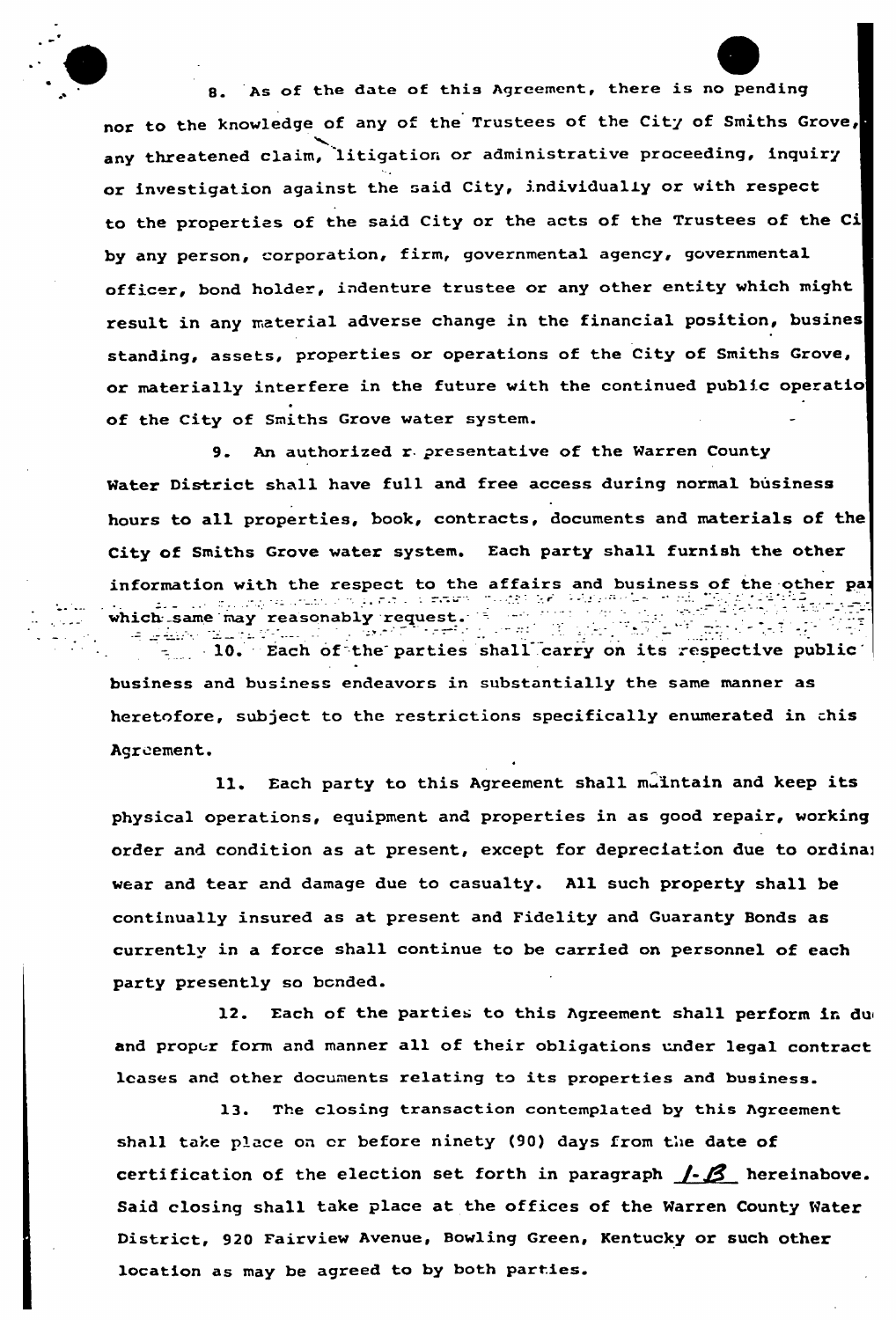14. The obligation of each of the parties to this Agreement are subject to the satisfaction at or prior to the closing date of the following conditions.

(a) The representations and warranties of each of the parties to this Agreement to the other shall be true and correct as of the closing date, as though such representations and warranties were made at and as of the closing date.

(b) Each of the parties to this Agreement shall have performe and complied in all material respects with all of their respective obligations under this Agreement, which are due to be performed or. complied with by such parties prior to or on the closing date.

(c) At and as of the closing date, no litigation, proceedings investigation or inquiries shall be pending or threatened by any person, firm, corporation, governmental agency, or governmental official to enjoin or prevent the consummation of this transaction.

15. On the effective date of the closing, the Warren County Water District shall possess all of the rights, privileges, powers,franchises and trusts and fiduciary duties, powers and obligations, subj< to all the restrictions, disabilities and duties of each of the parties to this Agreement and all and singular the rights, privileges, powers and franchises and trusts and fiduciary rights, powers, duties and obligations of each of the parties to this Agreement shall be vested in the Warren County Mater Distxict and all property rights, privileges, powers, franchises and all and every other interest shall be thereafter as effectually the property of the Warren County Water District, as they were of the City of Smiths Grove water system, provided however, that all rights of cxeditors and all liens upon any property of either of the parties shall he preserved and unimparied and all debts, liabilities and duties of the parties shall thenceforth attach to the Warren County Water District and may be enforced against it to the same extent, as if  $\cdot$ such debts, liabilities and duties have been incurred or contracted by the Warren County Mater District. Upon the effective date of the transfa of the facilities owned by the City to the District, the rates to be charged all users, previously served by the City and now to be serviced by the District for use  $\beta$  water and sewer facilities shall be those m MMWW and effect on-said effective date of transfer, charged. foc st n <)<br>the Warrqn County Water Distrct for all other users of its said water and sewer facilities.